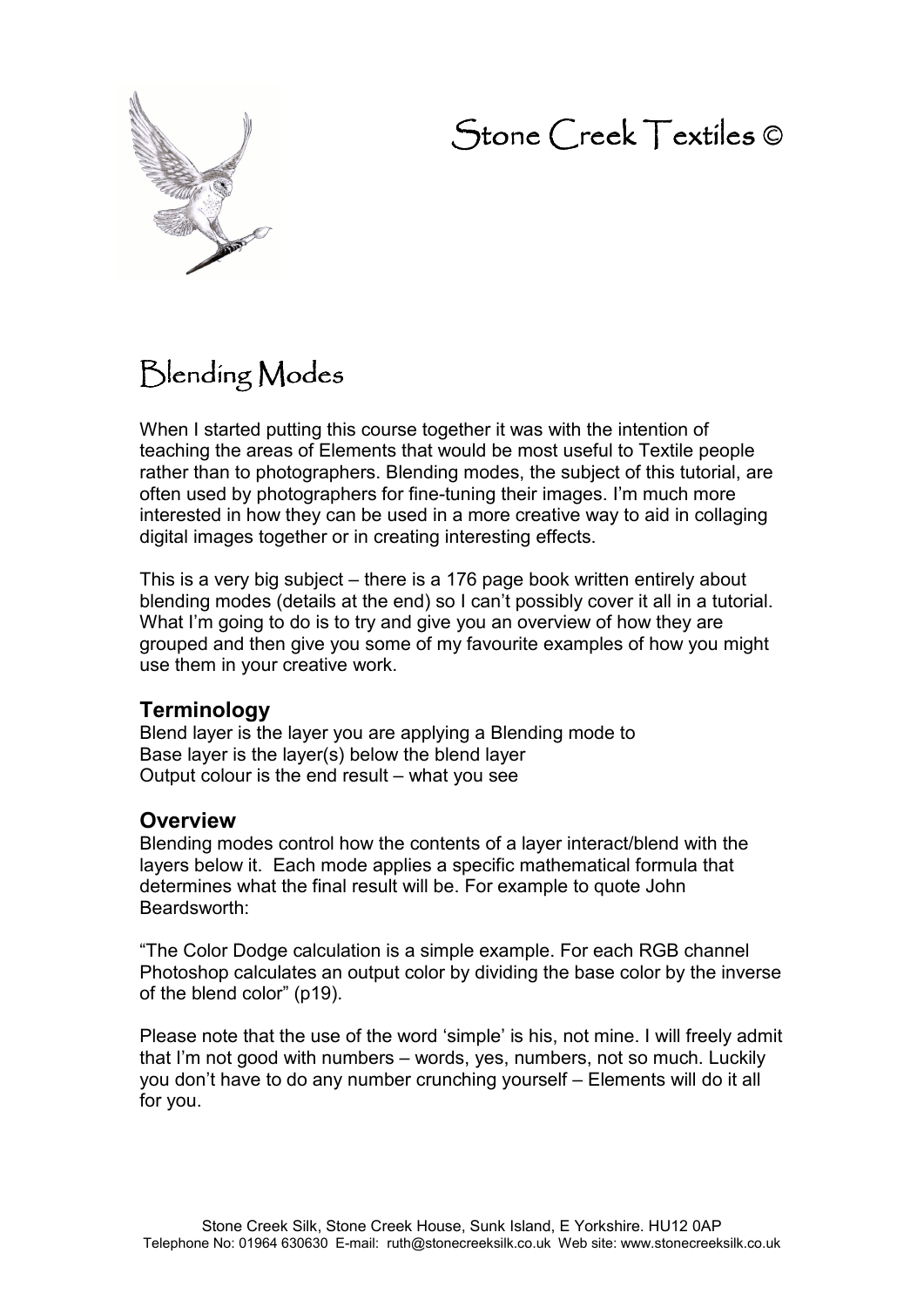The results are often surprising, even if you know roughly what each mode does in theory, so you'll often need to experiment to find the precise mode you need for a specific image and result.

The most common place to find the Blending Modes drop down list is at the top of the Layers panel although they do appear as options with some other tools. You always need two layers to use a blending mode. If you only have one then the option is greyed out.

The default setting is 'Normal' so that's what you usually see in the Layers panel.

| Group                                   | <b>Modes</b>                                                                                                     | <b>Effect</b>                                                          |
|-----------------------------------------|------------------------------------------------------------------------------------------------------------------|------------------------------------------------------------------------|
| <b>Standalone</b>                       | Normal<br><b>Dissolve</b>                                                                                        |                                                                        |
| <b>Darken</b>                           | Darken<br>Multiply<br><b>Color Burn</b><br>Linear Burn<br>Darker color                                           | Darkens the image                                                      |
| Lighten                                 | Lighten<br>Screen<br><b>Color Dodge</b><br><b>Linear Dodge</b><br><b>Lighter Color</b>                           | Lightens the image                                                     |
| <b>Contrast</b>                         | Overlay<br>Soft Light<br><b>Hard Light</b><br><b>Vivid Light</b><br>Linear Light<br>Pin Light<br><b>Hard Mix</b> | Adds contrast to the image                                             |
| Comparative                             | <b>Difference</b><br>Exclusion                                                                                   | Compares the layer you are applying<br>the mode to with those below it |
| HsI - hue,<br>saturation,<br>luminosity | Hue<br>Saturation<br>Color<br>Luminosity                                                                         | Affects the colour and brightness of<br>the image                      |

Blending modes are divided into helpful groups:

Let's have a look at some examples.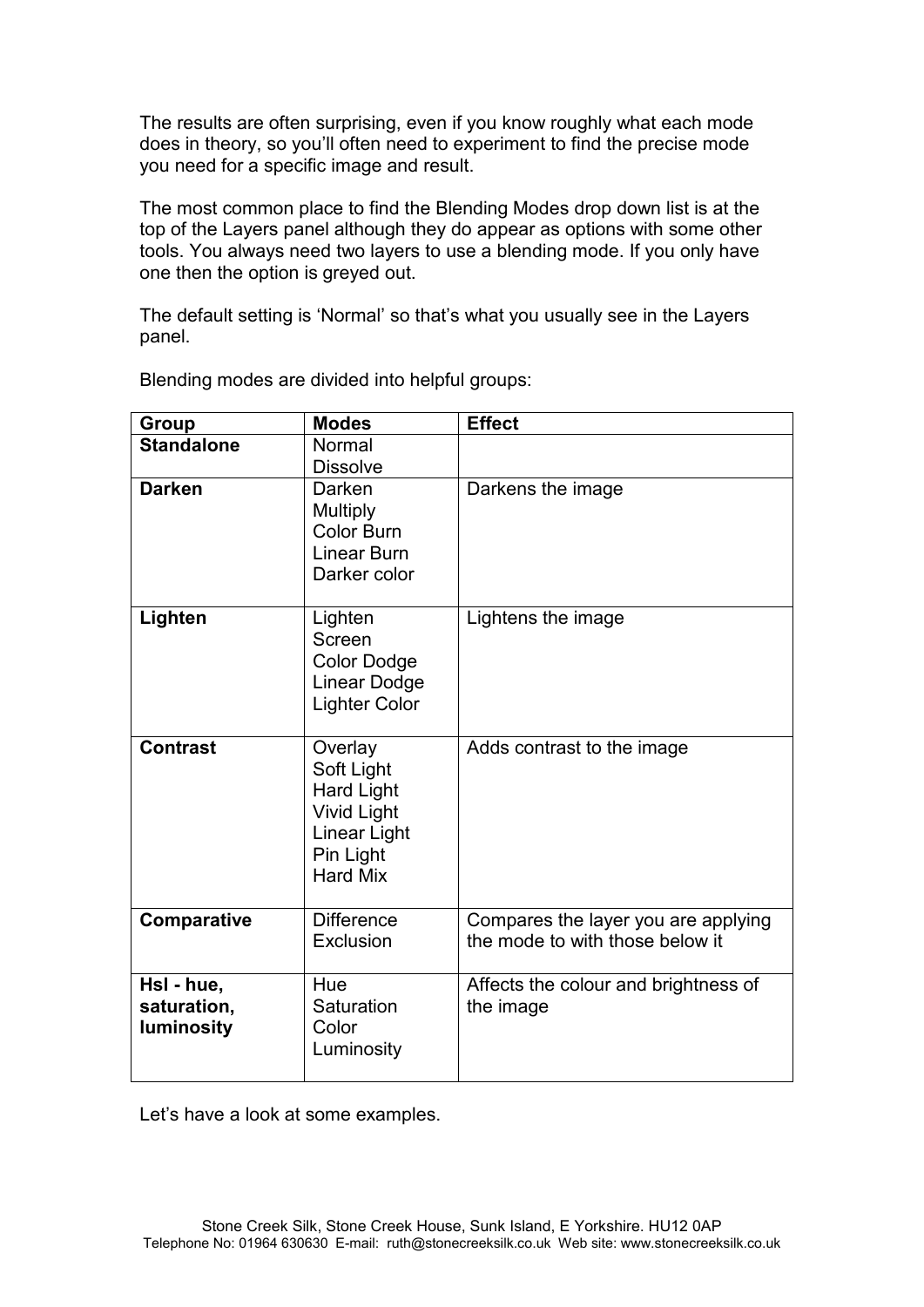# **Standalone group**

**Normal** – just what it says on the tin. It doesn't change anything.

**Dissolve** – gives a grainy effect.

- $\triangleright$  Create a duplicate layer and move it by a few pixels. (ctrl-arrow keys)
- $\triangleright$  Apply dissolve blending mode to the new duplicate layer.
- $\triangleright$  Reduce the opacity of the top layer until you get the degree of graininess you want.
- $\triangleright$  Try applying a Gaussian blur of 4 to the top layer to give a frosted glass effect.

# **Darken group**

As I said before these modes each darken the image in some way but they also have a very useful effect of getting rid of white on the blend layer. For instance if you paste a black and white image over a coloured image you can use a mode out of the darken group to get rid of the white background rather than having to cut the image out before pasting it..

**Multiply** – darkens shadows but not highlights.

#### **To get a sort of ink and wash effect try:**

- $\triangleright$  Make a self-blend ie an image duplicated on to a new layer
- $\triangleright$  On the base layer apply the Find Edges filter (Filter > Stylize > Find Edges.
- $\triangleright$  Set the blending mode of the top (blend) layer to Multiply.
- $\triangleright$  Reduce the opacity of the blend layer to taste.

# **Lighten group**

These modes all lighten an image in some way. They can be useful for brightening an underexposed (ie dark) image so that you can see more detail. To do this just make a self-blend and apply one of the Lighten modes to the top layer.

They also have the property of getting rid of black on the blend layer in a collaged image in a similar way to Darken modes get rid of white on a collaged image.

# **Contrast group**

This group darkens the shadows and lightens the highlights ie increases contrast

Of this group the mode I probably use the most is Overlay, especially when I am collaging one image or object onto another. To use this, simply copy and paste one image on top of another and apply a blending mode to the top one.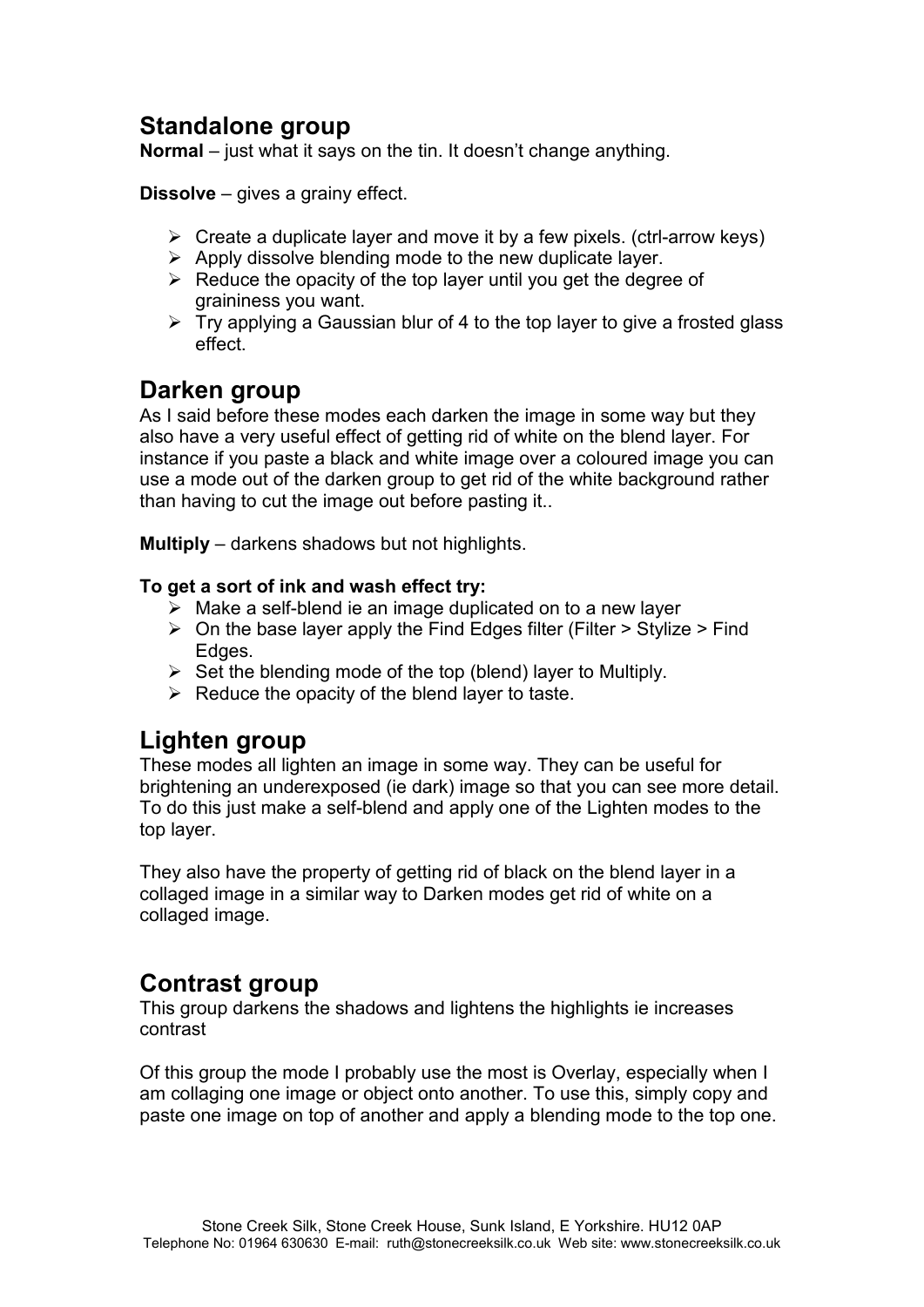# **Comparative group**

**Difference** – output colour is based on the difference between the blend and base layer colours. This is one of my favourites for weird effects !!

Just put two images together on separate layers and apply the mode to the top one– see what you get.

# **HSL group (hue, saturation, luminescence)**

**Hue mode –** changes the colours of an image without losing the tonality of the original picture.

- $\triangleright$  Add a new layer and change its blending mode to Hue
- $\triangleright$  Change the foreground colour to the one you want to use
- $\triangleright$  Paint on the new layer and watch the magic

**NB** There needs to be a reasonable amount of colour in the original image for the new colour to interact with. If the image is very pale then the new colour added may not show up much.

**Color mode –** adds colour without obscuring the image's original tonality. It differs from the Hue mode in that it can add colour to an image that previously didn't have any, which Hue can't.

#### **Hand tinting a black and white image**

- $\triangleright$  make sure the image mode is rgb not greyscale (Image  $>$  mode  $>$  RGB
- $\triangleright$  if your image starts out in colour, use the convert to black and white facility in the Enhance menu.
- $\triangleright$  Make a new layer above the image
- $\triangleright$  Start painting on the colour you want, using a separate layer for each area/colour.
- $\triangleright$  Set the blending mode to Color on each added layer.

# **Blending modes on tools**

Blending modes can also be set on some painting/drawing tools such as the paint brush, the healing brush and the pencil. For tools such as the paint brush and pencil I would recommend you keep the blending mode for the tool itself (set on the Options bar) on Normal and do your drawing/painting on a new layer. Then set the blending mode on the layer. However if you want to work this way with the Healing brush you need to have 'Sample All Layers' selected on the Options bar. The results of painting directly on to the image with the Healing brush and using it on a separate layer are often subtly different so try both and see which you prefer.

## **Healing brush**

An interesting way to use the healing brush is to add a texture or pattern to your image. You can select one of the patterns that are built in to Elements from the Options bar, you can download third party patterns from the Internet or, more interestingly, you can create your own custom patterns. You do this in the same way you created your own brushes in the brushes tutorial.